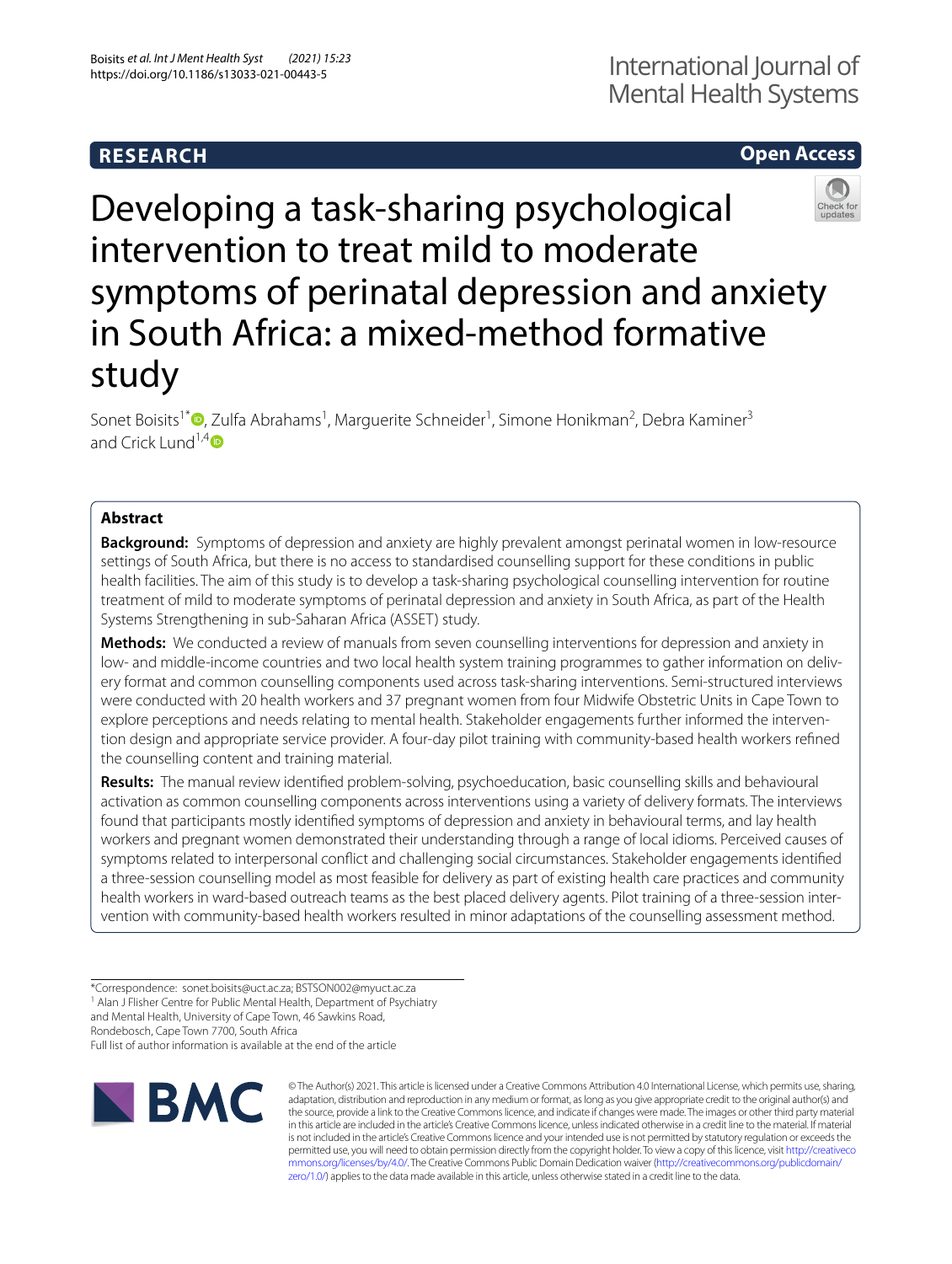**Conclusion:** Input from health workers and pregnant women is a critical component of adapting existing maternal mental health protocols to the context of routine care in South Africa, providing valuable data to align therapeutic content with contextual needs. Multisector stakeholder engagements is vital to align the intervention design to health system requirements and guidelines.

**Keywords:** Perinatal, Depression, Anxiety, Task-sharing, Psychological intervention, Primary health care, Low- and middle-income countries

## **Background**

There is a high prevalence of Common Mental Disorders (CMDs) such as anxiety and depression amongst women in the perinatal period (from pregnancy to 1 year after delivery), in low- and middle-income countries (LMICs) [[1–](#page-12-0)[4\]](#page-12-1). A systematic review and meta-analysis of Perinatal Common Mental Disorders (PCMDs) in LMICs reported 19–25% prevalence of perinatal depression and 26–35% prevalence of symptoms of anxiety, compared to HICs where prevalence ranged between 7–15% and 14–20%, respectively [[1,](#page-12-0) [3\]](#page-12-2). In South Africa, a community-based cluster randomised controlled trial (RCT) conducted in two peri-urban settlements of Cape Town reported that 39% of pregnant women sufered from symptoms of depression [\[5\]](#page-12-3), while a cross-sectional study of pregnant women in an urban area of Cape Town reported a 23% prevalence of any diagnosable anxiety disorders [[6\]](#page-12-4).

Risk factors such as poverty, an unintended pregnancy, violence, lack of support and a history of mental illness are considered consistent predictors of depression and anxiety, with multiple stressors increasing the risk [[2,](#page-12-5) [6](#page-12-4), [7\]](#page-12-6). Untreated symptoms of depression and anxiety during pregnancy may result in similar symptoms after birth [\[8](#page-12-7)] and hold negative consequences for infant development and mother–child bonding [\[9](#page-12-8)[–11](#page-12-9)]. Even so, evidence suggests that perinatal depression is still under-detected and undertreated in LMICs [\[3](#page-12-2)] and standardised psychosocial treatment at primary healthcare level is lacking [[12\]](#page-12-10). Therefore, developing an effective, scalable, and culturally sensitive intervention to treat perinatal depression and anxiety, particularly for diverse, low-resource communities in LMICs, is a public mental health priority.

To promote access to mental health care in LMICs, it is recommended that treatment be integrated into routine primary health care practices  $[13]$ . The overwhelming shortage of human resources to deliver mental health care, along with a need for cost-efective and scalable mental health interventions has encouraged task-sharing (when a non-specialist health worker is trained to deliver a service under the guidance of a specialist) as an alternative workforce strategy  $[14–17]$  $[14–17]$  $[14–17]$  $[14–17]$ . Over the last decade, various maternal mental health studies in South Africa have identifed a need to develop and integrate standard detection, referral and treatment practices into routine primary care, including through task-sharing interventions [[5,](#page-12-3) [18](#page-12-14)–[21\]](#page-12-15). In turn, community health workers have been identifed as a suitable cadre to deliver culturally appropriate psychosocial support, on condition of welldeveloped training programmes and regular supervision [[22,](#page-12-16) [23](#page-12-17)].

These research innovations have been linked with recent policy and service developments. Consistent with the adoption of the National Mental Health Policy Framework and Strategic Plan 2013–2020, designed to improve the quality and accessibility of mental health care in South Africa, a standardised maternal mental health screening protocol was introduced at primary health care level [[24–](#page-12-18)[27](#page-12-19)]. In line with the re-engineering of South Africa's primary health care initiative, a Wardbased Primary Health Care Outreach Team (WBOT) strategy was introduced. This is the first national community health worker (CHW) programme, designed to extend essential health services from the facility to the community [[28\]](#page-12-20). WBOTs, comprising of professional and lay health workers, are linked to contracted not-forproft organisations (NPOs) and provide support, aimed at the prevention and management of TB/HIV, hypertension, diabetes and maternal and child health, in patients' homes [\[29](#page-13-0)].

Despite the progress made with a facility-based maternal mental health screening protocol and maternal and child health support (which consists of supporting perinatal women with general, primary-level child health and development-related matters) at household level, access to routine mental health counselling for perinatal women who screen positive for mild to moderate symptoms of depression and anxiety is still lacking in South Africa [[30\]](#page-13-1). This often leads to treatment delays or inconsistent maternal mental health support. In line with strengthening existing health system processes, task-sharing mental health counselling support can ideally follow a four-phase approach: facility-based screening by a professional nurse, referral to community-based services, delivery of a short-term evidence-based intervention at household level and referral back to the facility if further specialist support is required.

This paper draws on the formative diagnostic phase of the Health Systems Strengthening in sub-Saharan Africa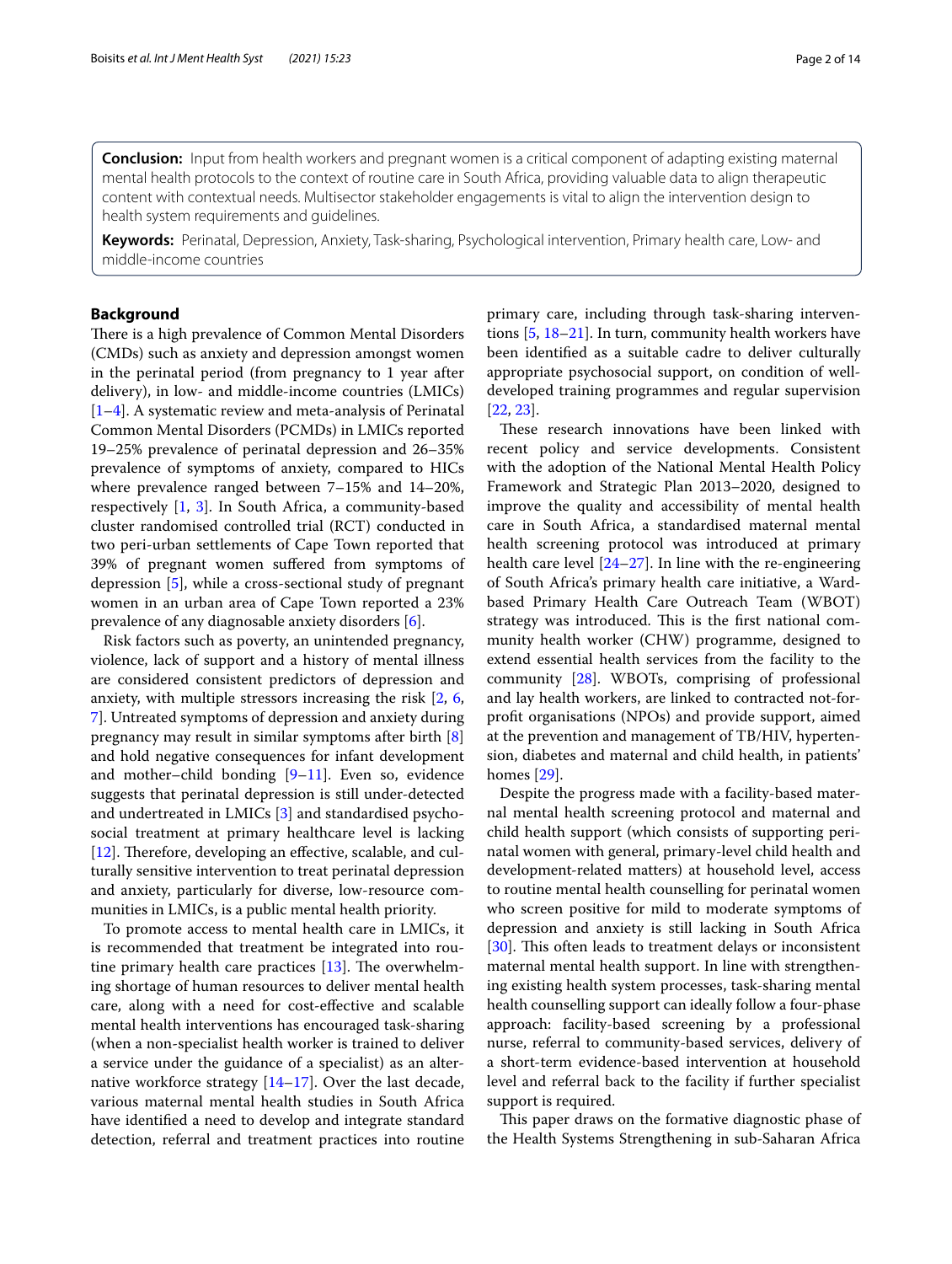(ASSET) study, a multi-country study with an overarching goal to strengthen health care systems in Sub-Saharan Africa (healthasset.org). In South Africa, one of the study aims is to promote public maternal mental health care through strengthening screening, referral and treatment (including counselling) services, in collaboration with the Western Cape Department of Health (WCDoH). This study aims to describe the processes involved in developing an evidence-based, task-sharing psychological counselling intervention supported by standardised training and supervision guidelines [\[31](#page-13-2)], integrated into current health systems and adapted to local settings, to strengthen routine maternal mental health care.

## **Method**

## **Setting**

We conducted the study in four Midwife Obstetric Units (MOUs) situated in Community Health Centres (CHCs) in Cape Town. These facilities serve four low socio-economic communities situated in urban and peri-urban areas in the Cape Town Metropolitan health district, located between 20 and 40 kms from the city centre, with a population size ranging between approximately [33](#page-13-4),200 to 44,400 per facility catchment area  $[32, 33]$  $[32, 33]$ . The majority of the individuals in these communities describe themselves as 'coloured'. In South Africa the term 'coloured' is commonly used to refer to individuals who are of mixed-race ancestry [\[34](#page-13-5)]. While the predominant language is Afrikaans, isiXhosa- and English-speaking community members from neighbouring areas also attend these facilities. Antenatal care is predominantly provided at MOUs by nursing staff and non-specialist health workers. The Department of Health WBOTs, managed by professional nurses, receive referrals from designated CHCs and provide community-based integrated health care services at household level.

### **Study design**

We used a qualitative study design with triangulation of data from multiple sources to inform the development of a task-sharing counselling intervention (see Fig. [1](#page-2-0)).

We used a four-phased process. The first phase involved a review of task-sharing counselling intervention and health system training manuals. For the second phase we conducted qualitative interviews with health workers and pregnant women; and the third phase entailed engagements with the Western Cape Department of Health (WCDoH) managers from each of the four health subdistricts, facility-based management teams and NPO coordinators. Findings from phase one to three informed the draft version of the counselling intervention and training manual. Phase four then consisted of a four-day classroom-style pilot training with CHWs and supervisors from one NPO, followed by a feedback session. Learnings from the pilot study informed the fnal version of the intervention design and training manual.

<span id="page-2-0"></span>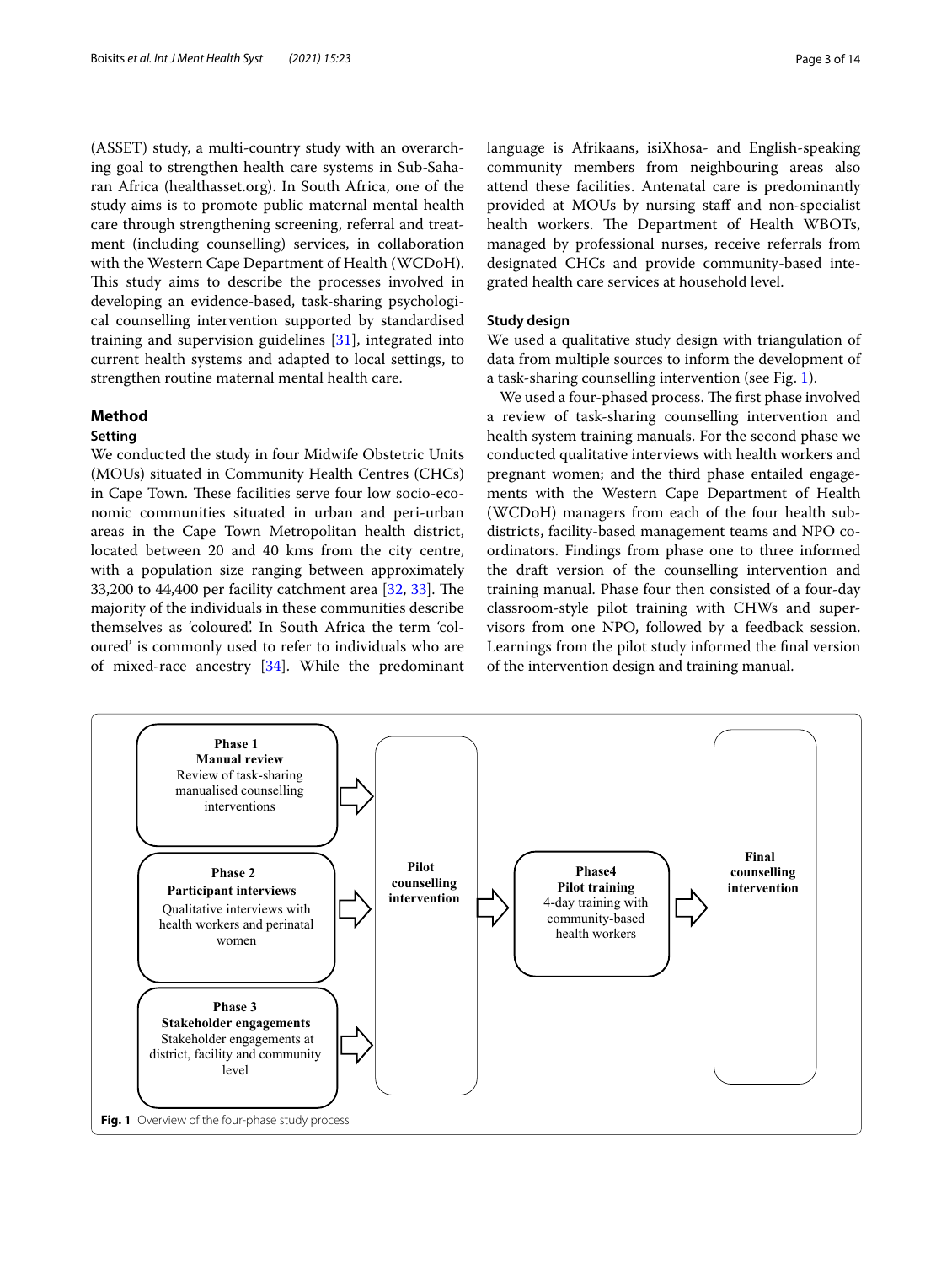### **Participants**

For phase two, we recruited pregnant women and health workers through purposive sampling at four MOUs. At each facility, pregnant women were screened by trained fieldworkers. Those women who screened positive for symptoms of depression and/or anxiety (using the Edinburgh Postnatal Depression Scale) [\[35](#page-13-6)] or experiences of violence (using a bespoke questionnaire), during the recruitment period, were invited to participate in a 30-min audio-recorded semi-structured interview. The mean age of the pregnant women was 29 years. Half of them were either employed or self-employed while the other half were unemployed and dependent on family to meet their basic needs. All except one woman had experienced a previous pregnancy.

Professional and lay facility-based health workers who provided care to pregnant women, were invited to participate in individual 30 to 60-min audio recorded interviews. Twenty health workers [including operational managers, antenatal care nurses, lay counsellors (consisting of HIV and breastfeeding counsellors), health promotion officers and mental health nurses] participated in the study.

In phase four we selected CHWs and supervisors from one NPO (providing community-based support to the pilot study site) to take part in training for the intervention protocol. The inclusion criteria for CHWs were: minimum of three years' experience, completion of the WBOT in-service training programme and interest in mental health counselling. Five CHWs with two of their supervisors (professional nurses) met the inclusion criteria and we invited them to a 3-day class-room style training. The supervisors were then invited to participate in an additional day of supervision training.

## **Data collection**

In phase one we reviewed two systematic reviews of tasksharing psychological treatments for low- and middleincome countries. In addition, we reviewed and reported on the content of seven task-sharing counselling manuals that met our inclusion criteria. The inclusion criteria for the manual review were: individual perinatal psychological interventions for the treatment of depression and anxiety, designed for delivery by non-specialist health workers, in LMICs with proven efectiveness. First, we inspected studies included in the Clarke et al. systematic review of perinatal psychosocial task-sharing interventions for CMDs [[15\]](#page-12-21). Second, we inspected studies in the Singla et al. systematic review of task-sharing psychological interventions for LMICs [\[15](#page-12-21), [36\]](#page-13-7). In addition, we supplemented our fndings from these reviews with maternal mental health intervention manuals developed for the South African context, obtained from experts in the feld such as the ASSET principal investigator and co-investigators of the African Focus on Intervention Research for Mental Health (AFFIRM) and Perinatal Mental Health Project (PMHP)). Further to expert recommendations, we sought to broaden the scope of the manual review to include broader task-sharing depression counselling treatments and interventions that integrated transdiagnostic evidence-based task-sharing approaches adapted to local cultures and contexts in LMICs. District and facility-based health system stakeholders shared inservice training programme guides, that allowed us to explore standard training methodologies and guidelines. The final manual review included six manualised evidence-based task-sharing counselling interventions for LMICs (AFFIRM, Thinking Health Programme, Friendship Bench, Healthy Activity Programme, Problem Management Plus, Trauma-Focused Cognitive Behavioural Therapy)  $[37-42]$  $[37-42]$  $[37-42]$  and one basic perinatal counselling skills guide for health workers in South Africa (PMHP basic counselling guide for health workers) [[19](#page-12-22)]. In addition, two health systems in-service training guides for HIV and community-based counselling were included in the review.

The conceptual model for understanding the cultural and contextual determinants and manifestations of depression and anxiety was built on two areas of previous work: (1) on Kleinman's theory of explanatory models that suggests that social and cultural contexts have a strong infuence on the explanatory models that individuals or groups use to make sense of their illness experience [[43,](#page-13-10) [44\]](#page-13-11) and (2) on an understanding of the critical role of the social determinants of mental health in shaping the mental health of populations  $[45]$  $[45]$ . Therefore, it is essential to consider context-relevant social determinants and the mental health views of health service providers and users when planning a mental health counselling intervention.

In phase two, we conducted semi-structured interviews with 37 pregnant women and 20 health workers at the four MOU sites from September 2018 to February 2019. The interviews were conducted in a private room in the participants' preferred language (English, Afrikaans or isiXhosa). Interview questions for pregnant women included: the participant's understanding and experiences of depression and anxiety, perceived causes of distress, experiences of violence or abuse, perceived support and personal coping methods. Interview questions for health workers included: the participant's work experience and mental health and counselling training, understanding and description of depression and anxiety, perceived causes of these symptoms and common forms of violence as observed in their work with women during and after pregnancy (perinatal period). In phase three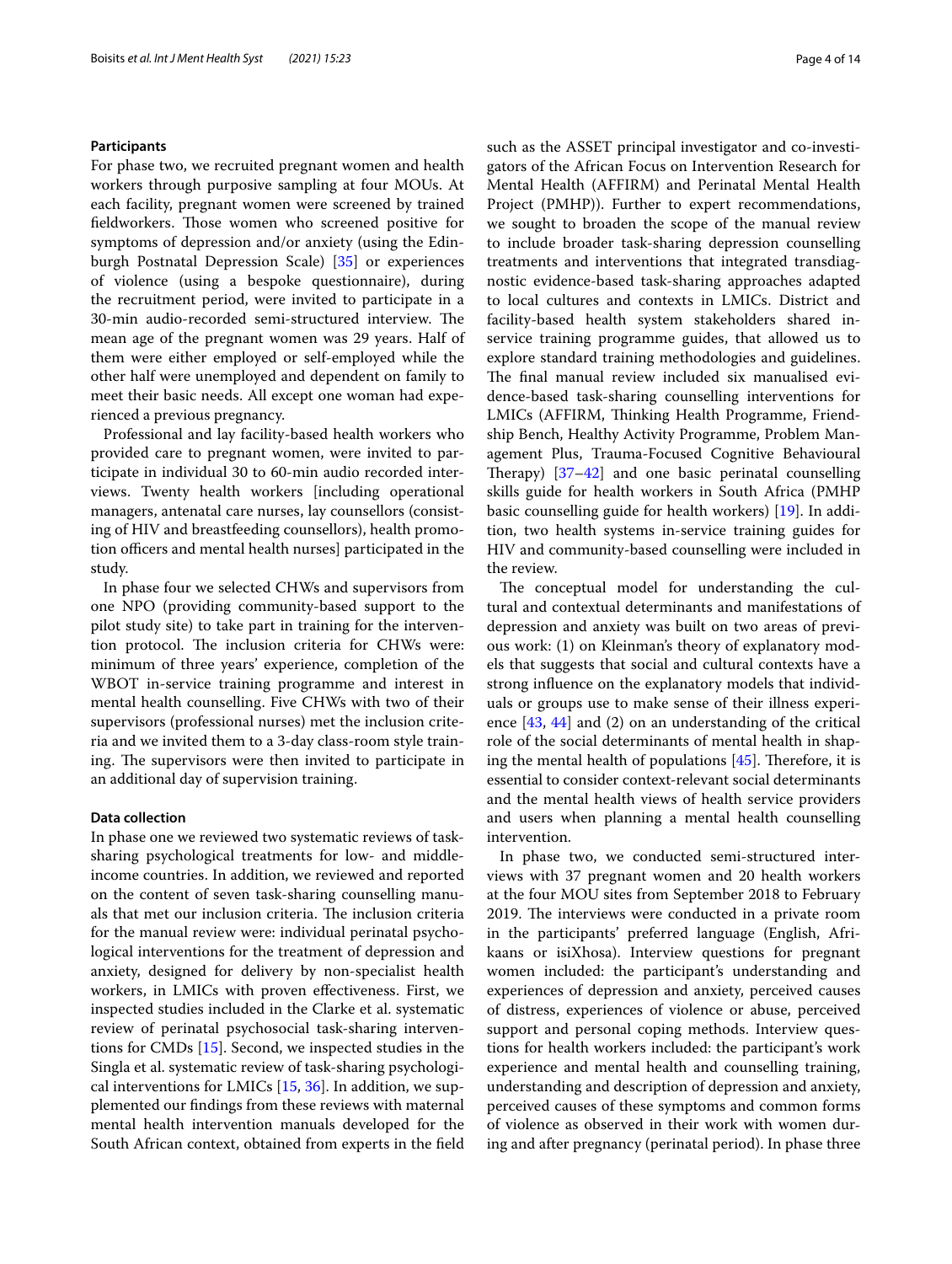we engaged various stakeholders through presentations, workshops and meetings. The stakeholders included:  $(1)$ a DoH working group that consisted of managers of each of the four health districts in the city of Cape Town, (2) the facility- and community-based managers, and (3) managers and staf from the four MOUs. Feedback from these interactions were recorded in meeting minutes and notes. In phase four, we conducted a four-day pilot training that consisted of 3 days counselling training with CHWs and one-day training with supervisors. The training programme included activities such as scenario exercises, trainer demonstrations, participant role-plays and group discussions. Through these activities, the trainer was able to observe how well the participants engaged with the manual content, the terminology used and the level of difficulty of counselling concepts. Two additional post-training feedback meetings with supervisors informed further content adjustments to the intervention protocol.

#### **Data analysis**

For each of the manuals identifed in the manual review, we extracted data using the following preselected categories: therapeutic goals, counselling techniques, number of sessions, frequency of delivery (monthly or weekly), delivery method (group or individual) and additional in-session techniques. For phase two, we used a thematic framework analysis approach to analyse the interview transcripts  $[46]$  $[46]$ . The semi-structured interviews with health workers and pregnant women were transcribed verbatim by experienced bilingual transcribers. Interviews conducted in Afrikaans and isiXhosa were first translated into English before analysis began. The thematic framework was guided by the interview topic questions and further emergent themes were captured through in-depth reading of the transcripts. Transcripts and data were managed using NVivo 12 Pro qualitative data analysis software (QSR International Pty Ltd). Three researchers were involved in the coding process of the health worker interviews and each analysed a third of the transcripts. Two researchers were involved in the coding process of pregnant women interviews and each analysed half of the total number of transcripts. In both coding processes, 10% of all transcripts were randomly selected for double-coding and analysed to establish inter-coder reliability. In phase three, we incorporated feedback from managers and healthcare workers into the draft version of the counselling intervention. This version was then used during the pilot training. In phase four, we documented the pilot training fndings in the form of training observations by the trainer during counselling role-plays, verbal participant feedback during group discussions, a debriefing session with supervisors after training and personal training notes. Minor manual content adjustments were made throughout the training process and tested during training. Learnings from the pilot study informed the development of the fnal version of the counselling intervention.

## **Results**

## **Phase 1: Manual review**

The data extraction from the manual review is sum-marised in Table [1.](#page-5-0) The duration of the evidence-based treatment programmes ranged between 6 to 16 structured counselling sessions, while the basic counselling skills guide included a total of 2 to 3 unstructured counselling sessions. The length of a session, where reported, ranged from 30 to 90 min. In all the interventions, the delivery method was individual sessions and the frequency of delivery varied between weekly and monthly sessions. A problem-solving approach (or adaptations thereof commonly referred to as 'problem management'), psychoeducation and basic counselling skills (both verbal and non-verbal), were integrated into all the interventions in the review, while Behavioural Activation was present in four. These components were therefore identified as preferred elements for inclusion in our draft counselling intervention design. We further incorporated popular adjunct components that included praising openness and validating feelings, relaxation techniques, engaging social support and enhancing safety. We found that health system in-service training methodologies were based on adult learning principles and integrated various scenario-based training activities. Basic counselling modules formed part of health system training programmes and mainly focused on verbal and non-verbal communication skills and basic problem-solving to address health and psychosocial challenges.

#### **Phase 2: Participant interviews**

Professional and lay health workers identifed and described symptoms of depression and anxiety and their perceived causes of these symptoms amongst pregnant women. Pregnant women described their experiences of depression and anxiety, the causes related to their unique circumstances and personal ways of coping with distress. In addition, they expressed their preferred place for counselling and their perceptions of their community's view on mental illness. All participant descriptions of symptoms and experiences of depression, anxiety and violence informed the intervention content. Commonly used words and expressions used by both health workers and pregnant mothers were integrated into the overall intervention design and counselling content to promote acceptability.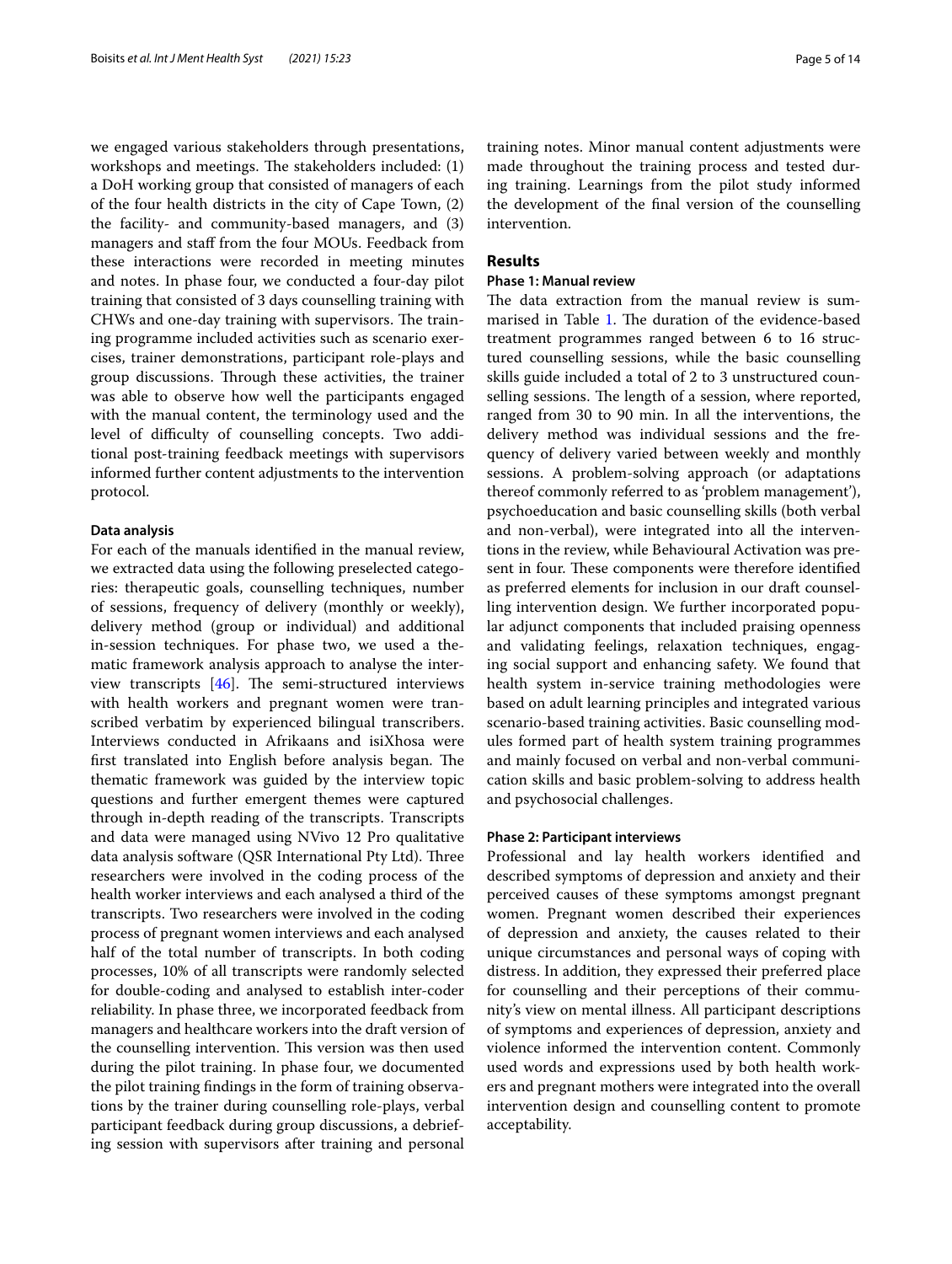|                                                                                                                                                                                                                                    | Table 1 Characteristics of task-sharing psychological interventions |                                                                           |                         |                     |                                                    |                                      |                                                                                                                                                    |
|------------------------------------------------------------------------------------------------------------------------------------------------------------------------------------------------------------------------------------|---------------------------------------------------------------------|---------------------------------------------------------------------------|-------------------------|---------------------|----------------------------------------------------|--------------------------------------|----------------------------------------------------------------------------------------------------------------------------------------------------|
| ntervention description                                                                                                                                                                                                            | Treatment focus                                                     | treatment approach<br>Evidence-based                                      | Total sessions          | Length of a session | Frequency of sessions                              | Delivery method and<br>setting       | Additional components                                                                                                                              |
|                                                                                                                                                                                                                                    | Evidence-based task sharing counselling interventions               |                                                                           |                         |                     |                                                    |                                      |                                                                                                                                                    |
| counselling support<br>To equip CHWs<br>with skills to offer<br>to mothers in low<br>(Lund, South Africa,<br>2019)<br>AFFIRM                                                                                                       | Depression<br>SA<br>Perinatal                                       | Behaviour activation<br>Cognitive behaviour<br>Problem-solving<br>therapy | $\circ$                 | 60 m                | bi-monthly                                         | Individual home-based<br>visits      | Basic counselling skills<br>Assessment guideline<br>Psychoeducation<br>Safety guideline<br>Relaxation                                              |
| bond with their baby<br>take better self-care,<br>and enhance social<br>resources settings<br>care workers with<br>THINKING HEALTHY<br>To equip lay health<br>(Rahman, Pakistan,<br>skills to assist to<br>2008)                   | Depression<br>Perinatal<br>LMICs                                    | Cognitive behaviour<br>Problem-solving<br>therapy                         | $\frac{\infty}{\infty}$ | 45-60 m             | Varied-Integrated into<br>routine visit            | Individual, home-based<br>visits     | Mobilising social support<br>Basic counselling skills<br>Family engagement<br>Psychoeducation<br>Relaxation                                        |
| culturally appropriate<br>To strengthen counsel<br>ling skills and better<br>workers to deliver a<br>HEALTHY ACTIVITY<br>equip lay health<br>(Patel, India, 2017)<br>support<br>treatment                                          | Depression                                                          | Behaviour activation<br>Problem-solving                                   | $6-8$                   | $30 - 40$ m         | Spread over 2-3 months Individual, facility -based | visits                               | and collaborating with<br>Involvement significant<br>Basic counselling skills<br>Safety assessment<br>Psychoeducation<br>others (SO)<br>the client |
| therapy intervention<br>(Chibanda, Zimbabwe,<br>for common mental<br>To provide lay health<br>workers with the<br>disorders related<br>problem-solving<br>skills to deliver a<br>THE FRIENDSHIP<br><b>BENCH</b><br>to HIV<br>2017) | Depression and anxiety                                              | Problem-solving                                                           | $\circ$                 | 60 m                | Spread over 2-3 weeks                              | Individual, facility-based<br>visits | Basic counselling skills                                                                                                                           |

<span id="page-5-0"></span>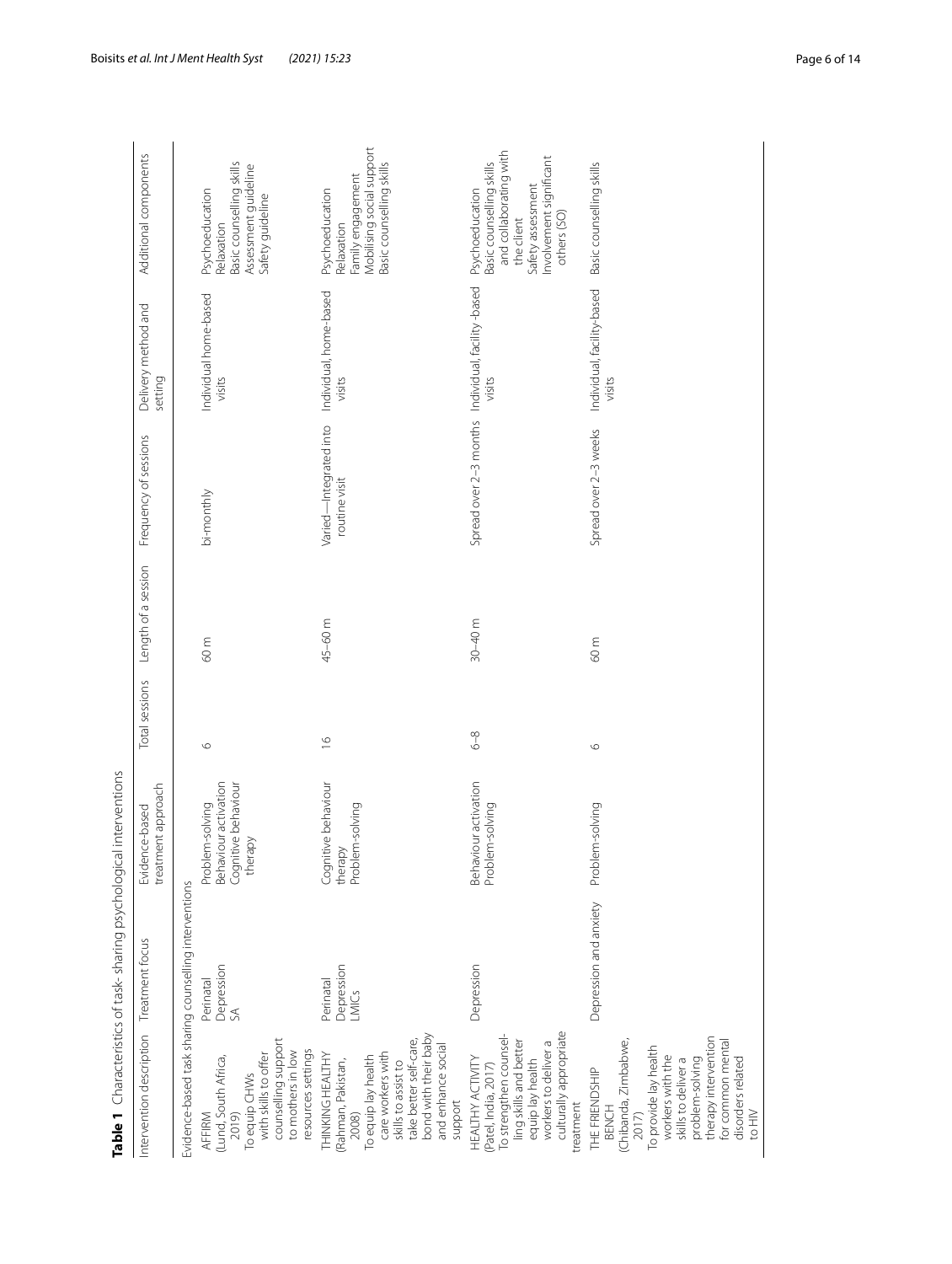| Table 1 (continued)                                                                                                                                                                                                                                    |                                                                                                                   |                                                                             |                    |                     |                       |                                                      |                                                                                                                     |
|--------------------------------------------------------------------------------------------------------------------------------------------------------------------------------------------------------------------------------------------------------|-------------------------------------------------------------------------------------------------------------------|-----------------------------------------------------------------------------|--------------------|---------------------|-----------------------|------------------------------------------------------|---------------------------------------------------------------------------------------------------------------------|
| Intervention description                                                                                                                                                                                                                               | Treatment focus                                                                                                   | treatment approach<br>Evidence-based                                        | Total sessions     | Length of a session | Frequency of sessions | Delivery method and<br>setting                       | Additional components                                                                                               |
| Problem Management<br>intensity psychologi-<br>skills to deliver a low<br>their own emotional<br>To provide lay health<br>cal intervention to<br>ability to manage<br>improve a client's<br>workers with the<br>Plus (PM +)<br>(WHO, 2016)<br>distress | Depression anxiety and<br>stress                                                                                  | Behavioural activation<br>Problem-solving                                   | $\mathsf{L}\cap$   | 90 m                | weekly                | Individual, home-based<br>visits                     | Praising openness, vali-<br>Basic counselling skills<br>Relaxation techniques<br>dating feelings<br>Social support  |
| To provide lay counsel-<br>lors with the skills to<br>deliver an evidence-<br>based trauma treat-<br>Trauma Focused CBT<br>ment programme<br>(Murray, 2015)                                                                                            | Basic counselling support and containment for distress<br>Depression anxiety and<br><b>PTSD</b>                   | Behaviour activation<br>Cognitive behaviour<br>Problem-solving<br>therapy   | ${}^{\infty}$      | $90 \text{ m}$      | weekly                | community-based<br>Individual, facility or<br>visits | Praising openness, vali-<br>Relaxation techniques<br>Psychoeducation<br>dating feelings<br>Social support<br>Safety |
| care health workers<br>empower maternal<br>women in distress<br>support perinatal<br>with the skills to<br>To educate and<br>(PMHP, 2011)                                                                                                              | Basic Counselling Skills Maternal mental health                                                                   | Problem management<br>Person-centred                                        | $2 - 3$            | $\widetilde{\Xi}$   | $\frac{\alpha}{2}$    | community-based<br>Individual, facility or<br>visits | Caring for the counsellor<br>Principles of basic coun-<br>Role of the helper<br>Psychoeducation<br>selling          |
| HIV Counselling train-<br>ing for lay counsel-<br>lors                                                                                                                                                                                                 | Department of Health in-service training programmes for Community Health Workers<br>HIV and related symp-<br>toms | method integrated<br>into training pro-<br>gramme design<br>Problem-solving | $\frac{\alpha}{2}$ | $\frac{\alpha}{2}$  | $\frac{\alpha}{2}$    | Individual, facility based                           | Pre- and post-counselling<br>Basic counselling skills<br>Psychoeducation                                            |
| Ward-based Commu-<br>nity Health worker<br>Training                                                                                                                                                                                                    | Seven core skills                                                                                                 | method integrated<br>into training pro-<br>gramme design<br>Problem-solving | $\frac{\alpha}{2}$ | $\frac{\alpha}{2}$  | $\frac{\alpha}{2}$    | Individual, community<br>based                       | Communication skills<br>Psychosocial support<br>Health Promotion<br>Confidentiality<br>Screening<br>Tracing         |
| NR: Not Reported                                                                                                                                                                                                                                       |                                                                                                                   |                                                                             |                    |                     |                       |                                                      |                                                                                                                     |

Table 1 (continued)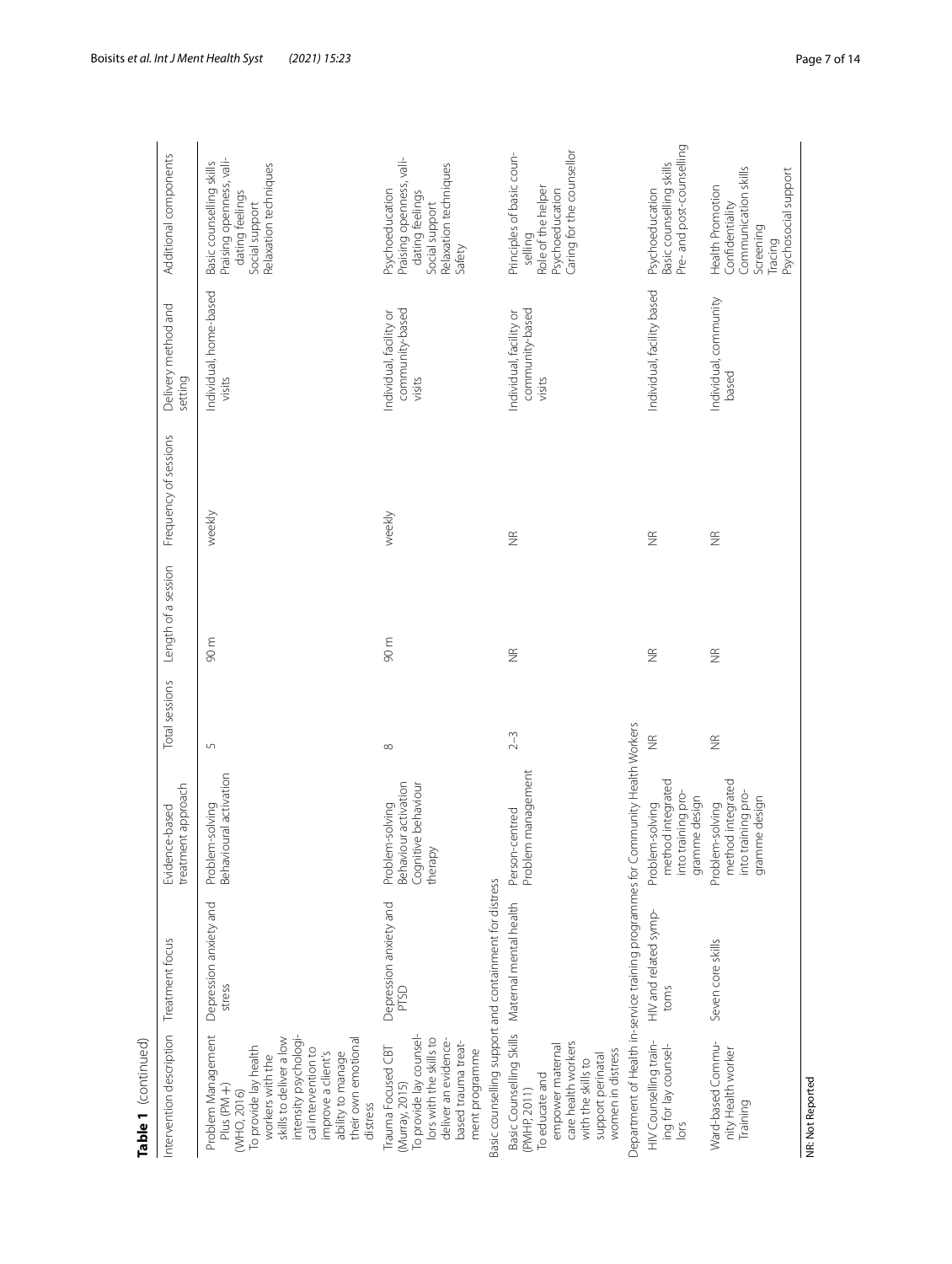The findings are discussed further in the following sections, where the proportions of women who report certain themes are presented; the denominator varies at times, depending on how many study participants were asked a specifc question.

### *Descriptions of depression and anxiety*

Professional and lay health workers commonly (15 of 20) identifed signs of perinatal depression in behavioural terms, as illustrated in the following example, *"she is not getting out of the bed, or do not do exercise and sleeps the whole day. So that is for me an indication that this patient needs encouragement"* (Professional health worker MC03). Similarly, the majority of pregnant women (29/37) described symptoms of depression as a change in usual behaviour, for example, *"I am lazy now to do things…I do not feel I can do the washing, the dishes. I am lazy"* (Pregnant woman HHP01). While professional health workers mostly described symptoms of depression in clinical terms (6/9) some used words such as feeling *"down and low"* (3/9) or various descriptions such as *"you can't face a new day, everything is just too much"* (Professional health worker BL05). Lay health workers (8/11) mostly demonstrated their understanding by using descriptions or metaphors, for example, "*the person is in a dark hole and can't get out*" (Lay health worker BL03) and *"it is something that crawls slowly on you and you are not aware of it"* (Lay health worker BL01). Pregnant women commonly (9/20) described feeling depressed as being "*sad or unhappy*" while others (6/20) used the word "*stressed*" interchangeably to describe either depression or anxiety, for example, *"I think when you have depression you have stress too much".* Some pregnant women struggled to describe symptoms (8/29), as one woman described, *"I have asked myself that question [what caused this feeling] a lot of times because as I told you, I wake up like that"* (Pregnant woman MCP08). For symptoms of anxiety, professional health workers associated a variety of physiological responses (8/19) such as "*shortness of breath and palpitations*" (Professional health worker HP05) while lay health workers were less specifc about the diference between anxiety and depression. For example, as explained by one lay health worker, *"anxiety is similar to depression; you can see they are uncomfortable and itchy"* (Lay health worker BLO2).

## *Perceived causes of symptoms and coping methods*

We wanted to understand pregnant women's perceptions of what was causing them distress. Results indicated that strong precipitating factors of depression and anxiety were interpersonal confict (26/37) between themselves and family members or a partner, difficult social circumstances (24/37) such as unemployment and unintended pregnancies, exposure to violence or abuse (24/37) and a general lack of support or judgement from family or a partner (12/37). Most pregnant women experienced more than one stressor. These findings were verified by the perceptions of health workers, as demonstrated in feedback from two professional health workers, *"we often hear, I am unemployed, my husband is unemployed, and the pregnancy is unwanted"* (Professional health worker VN02) and *"this is an impover*ished community with lots of social issues and difficult cir*cumstances such as housing problems, crime, gangsterism in the community but also as part of the family" (*Professional health worker BL04*).* Pregnant women that reported experiences of domestic violence or abuse mostly reported physical violence (11/24) and verbal abuse (11/24) by a partner or family member, while sexual abuse was less often reported (2/24). Similarly, health workers (12/20) reported *"verbal abuse is frst, abuse with the mouth or your tongue"* (Lay health worker BL02). Some health workers (10/20) reported that they often suspected physical abuse when working with perinatal women, however these women were less likely to disclose experiences of physical violence or take further action, as suggested by the following professional health worker, *"some of the ladies just don't talk about it"* (Professional health worker BL05). Even though one health worker suggested that perinatal women often struggle to cope with depression and anxiety, *"it's the social circumstances around them, they can't cope with it, and they don't talk, they don't get help"* (Professional health worker HP01). Our fndings suggested that most pregnant women (29/37) demonstrated a capacity to cope with their unique circumstances. For example, in one instance, a pregnant woman reported, *"my mommy calms me down when I am stressed. She would tell me I must count to 10, breath in and out, and she would do it with me"* (Pregnant woman MCP06).

## *Location of counselling and community perceptions of mental illness*

We were interested in whether women preferred counselling in their homes or at the clinic. We also wanted to know whether community views of mental illness and counselling would be a potential barrier to communitybased care. Findings indicated that most women found facility-based counselling more private than their home environments and therefore preferred this setting (19/27). A few women preferred being seen in their homes (4/27) or were indiferent about the counselling venue (4/27). Some women felt that in their community, mental illness was either "misunderstood" (3/8) or viewed by others as "being mad" (4/8). A few were concerned about the opinion of neighbours if they were to receive counselling at home (4/17), as one woman described, "*the people will wonder what is going on"* (Pregnant women HPP07). However, most women were indiferent to the opinion of their neighbours (13/17) e.g., "*I do not care what people*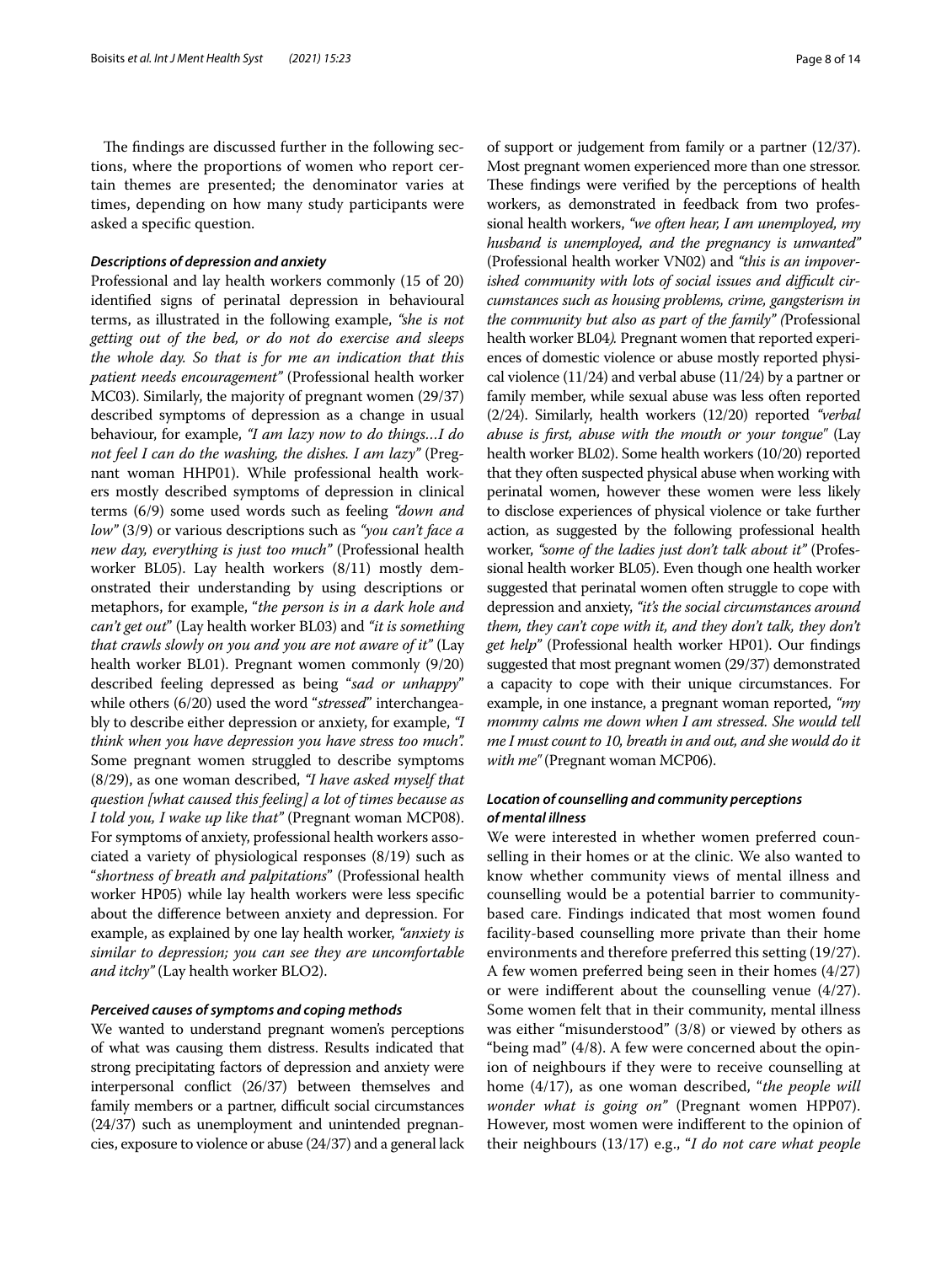*say about me…what you think about me, it is your opinion not my opinion"* (Pregnant women HPP07) and "*they like to gossip, even about the pregnancy…you hear there and here a story, but I do not take note of it*" (Pregnant women VNP32).

## **Phase 3: Stakeholder engagements**

Multi-sector stakeholder engagements led to the refnement of the counselling intervention design. Through engagements with district and facility level health managers, health system challenges such as the scarcity of human resources, workload of facility-based health workers and supervision structures were discussed. A brief task-sharing intervention consisting of three 30–45 min sessions was considered most feasible for existing health system processes. DoH managers indicated that primary health care systems were moving towards a community-based approach and that this involved phasing out facility-based lay health workers. Therefore, CHWs in WBOTs were identified as suitable delivery agents. The benefts of a community-based delivery were that CHWs already had access to pregnant women through routine home-based visits and supervisors were already positioned in a supervisory role. In addition, both CHWs and supervisors received WBOT training, delivered by the WCDoH Master Trainers, that involved seven core community-based service delivery skills: confdentiality and ethical work, health promotion, communication skills, screening, tracing and psychosocial support (empathic listening, containing and referral). Supervisors also received additional supervision skills training to ensure quality care at household level. In line with systems strengthening, we positioned our study to enhance existing WBOT psychosocial support services by introducing a maternal mental health evidence-based treatment component. Therefore, we included WBOT training as a prerequisite for CHW counselling training. Even though we recommended criteria to help select CHWs suitable for training, this was not possible for supervisors. WBOT Outreach Team Leaders (OTLs), consisting of professional nurses, automatically assumed the role of supervisor. Further engagements with one WCDoH training centre and the WBOT training programme lead led to the refnement of the supervision structure and counselling training methodology to best ft existing health processes.

## **Pilot counselling intervention**

## *Intervention structure*

The intervention consists of three 45-min structured individual counselling sessions, delivered weekly by a CHW at household level.

#### *Intervention content*

The content of the first counselling session was informed by fndings from phase two (qualitative interviews) that suggested participants commonly described symptoms of depression and anxiety in behavioural terms. Therefore, we sought to incorporate a behavioural activation component, termed "get moving", to encourage movement and improve mood as part of the frst session. We also sought to integrate a metaphor used by participants into the counselling content. We selected a description that compared the experience of depression and anxiety to that of being "stuck in a hole, with no way out". This description led to the development of a "depression and worry pit" illustration. The illustration was incorporated into the frst session to facilitate psychoeducation and behavioural activation. The illustration compares the experience of depression and anxiety to that of fnding oneself in a "low space", "feeling stuck", "alone and isolated" or "stressed" (whichever words are used by participants). The illustration is used to explore perinatal women's unique thoughts and feelings when in the "depression and worry pit" as well as their perceived causes of symptoms of depression and anxiety. In turn, they are encouraged to "move out of the pit" by engaging in activities that provide a sense of joy and accomplishment. While attempting to address mood, session one also sets the foundation for problem-solving therapy (PST) and promotes a sense of self-efficacy. Sessions two and three were informed by common counselling components identifed in the manual review and participant feedback that associated the cause of symptoms of social stressors. A problemsolving approach was therefore most appropriate to address the multiple stressors that pregnant women often face due to challenging social circumstances. We integrated the following steps into our intervention design: identifying the problem, thinking of solutions, listing positive and negative aspects of these solutions, selecting the best solution and creating an action plan to review at the next session.

### *Adjunct treatments*

The following adjunct treatments, informed by findings from phase one (manual review) were included to promote resilience: mindfulness and relaxation breathing techniques, helpful thinking techniques adapted from CBT [\[38,](#page-13-14) [47\]](#page-13-15) and enhancing social support [18]. We also added a managing confict component, which was not prominent in the manual review, but appeared to be very relevant to this context where interpersonal confict was cited a precipitant of depression and anxiety in the interviews. We introduced adjunct treatments as an optional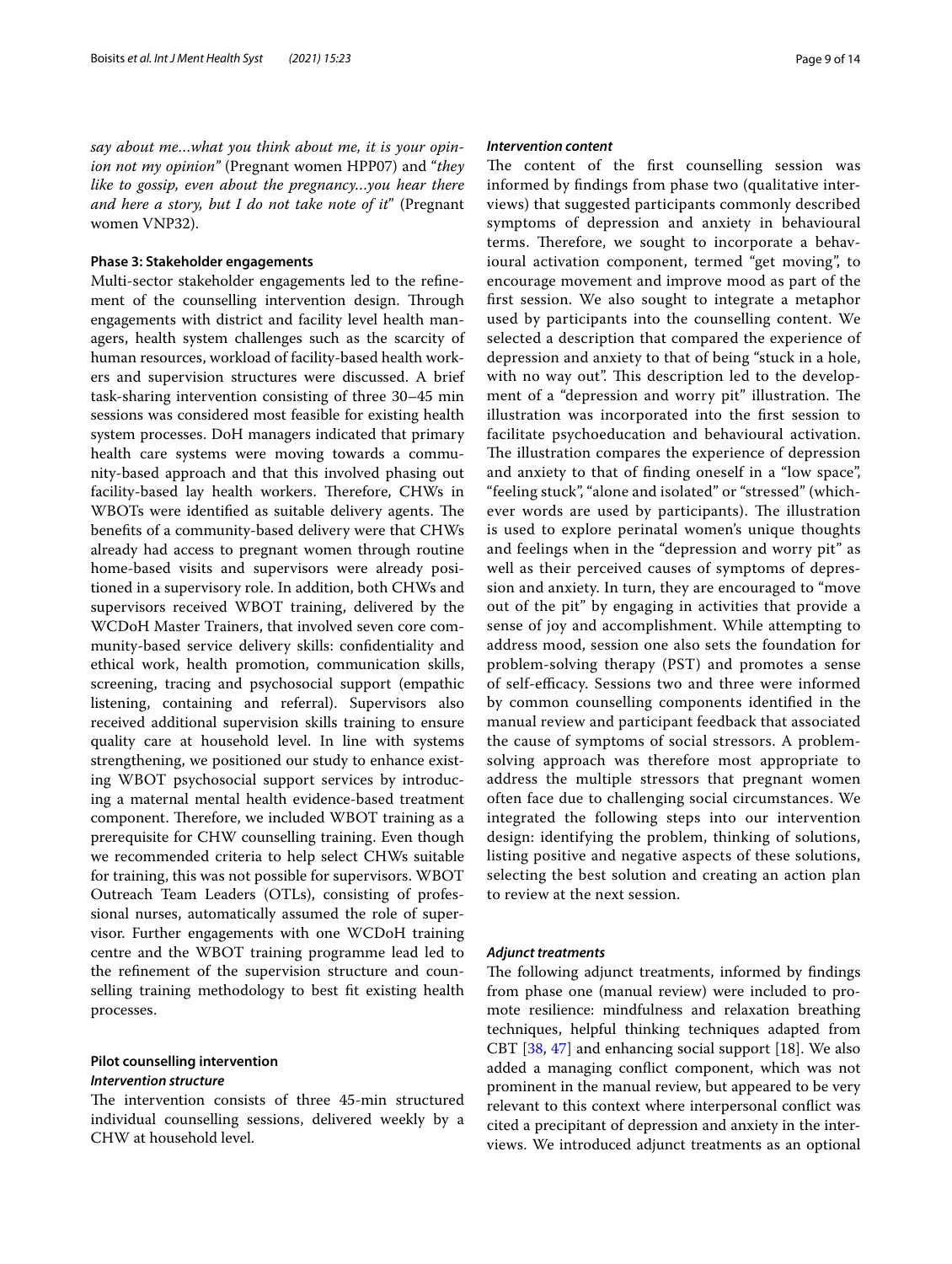component to the counselling process and grouped them as 'coping skills'.

## **Supervision**

Regular supervision is an important component of this intervention. Weekly group supervision sessions help to promote fdelity to the intervention and strengthen counselling skills over time. It is beyond the scope of this study to provide a detailed account of the supervision approach and guidelines, but we include some observations made during stakeholder engagements and the pilot training in subsequent sections.

## **Phase 4: Pilot training**

## *Training structure*

The four-day pilot training programme was delivered by a professionally registered mental health practitioner, certifed trainer and experienced supervisor of lay counsellors (SB). The format of the training was aligned with health system in-service adult-based learning principles. Active learning was facilitated through scenario-based group discussions, trainer demonstrations, role-plays, and interactive participant feedback sessions.

#### *Counselling manual and associated resources*

A training manual was developed to support the training of CHWs. Findings from qualitative interviews (phase two) identifed additional training needs of CHWs such as basic counselling skills to enhance verbal and non-verbal communication, psychoeducation to promote knowledge of maternal mental health and domestic violence and symptom checks and safety steps to identify at risk cases. The layout of the training manual was structured in a sequence to focus on the above-noted training topics frst before introducing the three-session counselling intervention. In the training manual, each counselling session was presented according to the following fvestep structure: (1) introduction, that includes building rapport, a symptom check, a safety check; (2) what and why of the session; (3) session goal one; (4) session goal two; and (5) wrapping up the session. Context relevant scenarios and activities were integrated throughout the manual content to demonstrate key counselling concepts. In addition, a quick reference guide for CHWs, consisting of keywords and illustrations, was developed to provide guidance in a session. To standardise the 1-day supervision training, we developed a training guide, informed by existing health systems, in-service supervision structures. As the WBOT supervision structure mainly serves a task-driven function (to check fdelity and maintain quality care), we incorporated educational (ongoing skills development) and supportive (to promote CHW

motivation and manage burnout) functions as part of the counselling supervision structure.

#### *Participant feedback and observations*

Trainer observations during the pilot training identifed that participants engaged well with manualised activities and key discussion points. Participants' feedback suggested that they found the training manual layout user friendly and the content relatable. Participants found the concrete example of a depression and worry pit and coping skills useful, and some related it to their own life experiences or shared the skills that they had learnt during training with family members. All participants were unfamiliar with a structured approach to counselling and mainly associated counselling with empathy and listening skills. Most found a stepwise approach to counselling helpful to reach session goals but felt that they needed more time, training and supervision to practice the application of skills and to boost their confdence. CHWs suggested that the brief nature of the intervention made it possible for them to integrate the three-session model into their existing workload. Most felt that the additional mental health knowledge and counselling skills would improve their overall job performance.

Role-play observations highlighted the following two challenges: (1) CHWs consistently veered 'off track' during the 'information gathering' (assessment) phase, at the start of each session and (2) CHWs found it difficult to contain a distressed client without giving advice or did the problem solving on behalf of the client instead of allowing the client to lead. These challenges were addressed during training through trainer demonstrations. Even though supervisors were not the delivery agents, they found it helpful to attend the CHW counselling training to engage with the counselling content and enhance their ability to check fdelity during supervision. Due to high workloads, supervisors were unable to engage in one-on-one supervision but felt comfortable to host weekly group supervision sessions. Participant feedback in phase four indicated that they found it helpful to think of supervision as "how can I help you deliver the counselling efectively" versus "how can I help you". For the latter, standard in-service referral protocols for personal support were discussed.

#### **Final counselling intervention**

Lessons from the pilot study informed the fnal version of the counselling intervention design and training manual. The idea of a pocket-size reference guide was viewed as a valuable tool to serve as an in-session 'signpost' to promote fdelity to key session goals and help CHWs develop skills over time (Table [2](#page-10-0)). To guide the in-session delivery of the assessment process, the option of a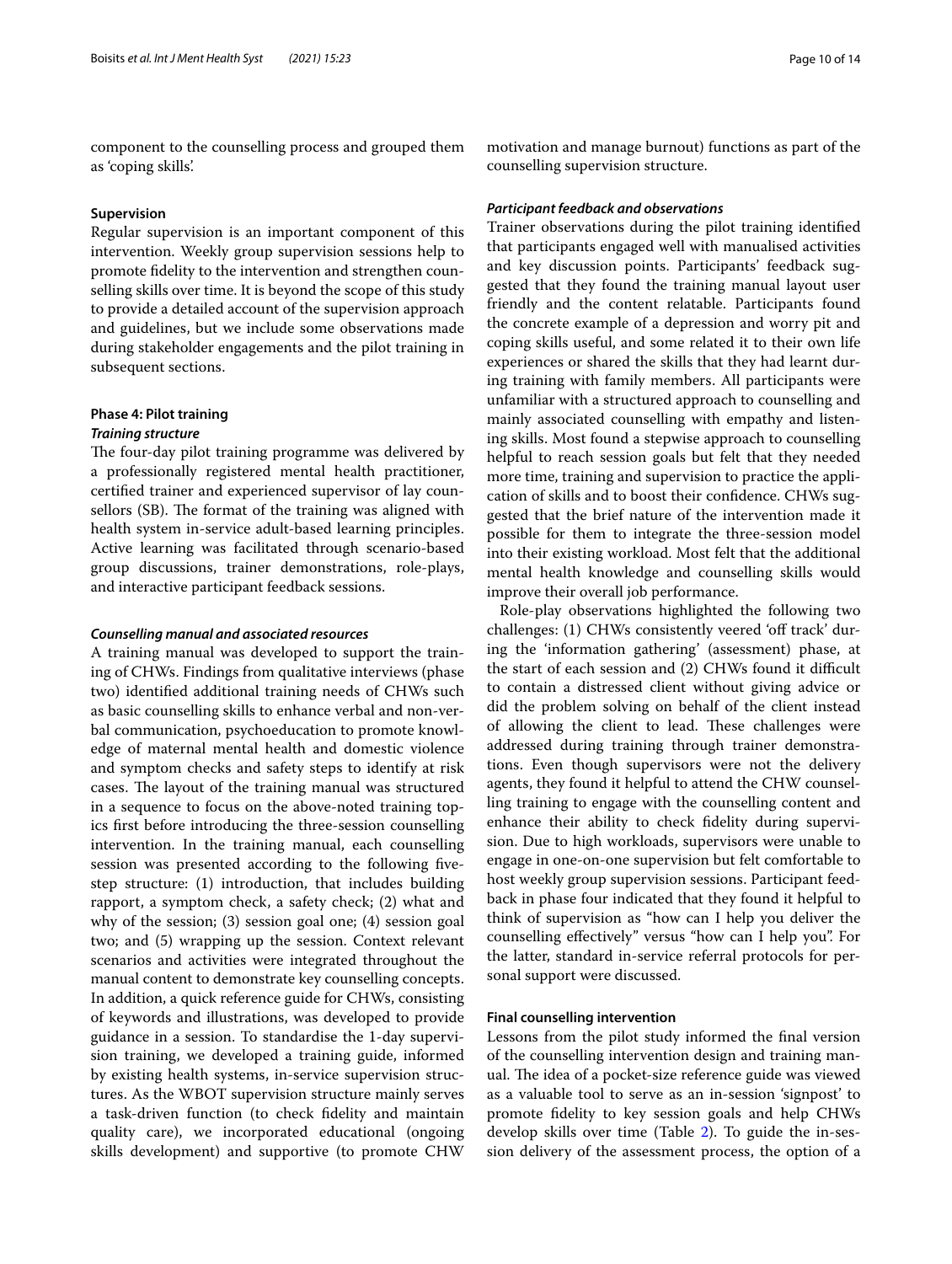#### <span id="page-10-0"></span>**Table 2** Overview of fnal 3-session counselling intervention

| Session goals                                                                                                                                 | Approach                                                                                                                                                                            | In-session techniques                                                                                                                               | In-session reference quide                                                                                                                                                                                                                                                  |
|-----------------------------------------------------------------------------------------------------------------------------------------------|-------------------------------------------------------------------------------------------------------------------------------------------------------------------------------------|-----------------------------------------------------------------------------------------------------------------------------------------------------|-----------------------------------------------------------------------------------------------------------------------------------------------------------------------------------------------------------------------------------------------------------------------------|
| Session 1<br>Developing the counselling relationship, edu-<br>cating and identifying unique symptoms,<br>engaging in activity to improve mood | Behavioural activation "get moving"                                                                                                                                                 | Psychoeducation<br>Basic counselling skills<br>Engagement<br>Normalise, validate<br>Engaging coping skill                                           | Basic assessment<br>Pictorial rating scale<br>Common symptoms<br>List of symptom words<br>Safety<br>3 standard questions<br>Steps to enhance safety<br>Psychoeducation<br>Depression and worry pit illustration<br>Activity scheduling options<br>Context relevant examples |
| Session 2<br>Identifying problems causing distress and<br>finding ways to manage or cope with these<br>problems                               | Problem-solving (introduction)<br>Identify the problem<br>Think of solutions<br>Positives and negatives<br>Select the best solution<br>Create an action plan<br>Review (next visit) | Basic counselling skills<br>Problem-solving steps<br>Encourage action steps<br>Explore barriers<br>Engaging coping skill                            | Basic assessment<br>Pictorial rating scale<br>Safety<br>3 standard questions<br>Steps to enhance safety<br>Problem-solving steps<br>Question quide<br>Resource guide (referrals) Local resources                                                                            |
| Session 3<br>Reviewing the action plan and practicing<br>problem-solving skills                                                               | Problem-solving (review)                                                                                                                                                            | Basic counselling skills<br>Problem-solving steps<br>(review)<br>Encourage action steps<br>Promote daily coping<br>skills and remind of<br>benefits | <b>Basic assessment</b><br>Pictorial rating scale<br>Safety: 3 standard questions<br>Steps to enhance safety<br>Problem-solving steps<br>Question quide<br>Resource quide (referrals)Local resources                                                                        |
| Enhancing coping skills (optional)                                                                                                            | Mindfulness and belly breathing<br>Helpful thinking<br>Social support<br>Conflict management                                                                                        |                                                                                                                                                     |                                                                                                                                                                                                                                                                             |

After delivery of the 3 structured sessions, ongoing practice can be reinforced during routine visits. In the case where symptoms do not improve or a safety risk present, it should be discussed with the supervisor for a further referral

pictorial rating scale to track symptom changes between sessions, instead of asking open-ended questions, was discussed with supervisors. A mood assessment rating scale illustration was designed and incorporated into the existing CHW reference guide. Table [2](#page-10-0) provides a breakdown of the fnal version of the three-session counselling intervention and associated in-session reference guide, designed to support a CHW with the successful delivery of the intervention.

## **Discussion**

This paper describes the development of a perinatal task-sharing, evidence-based psychological counselling intervention that was designed to strengthen existing primary health systems in Cape Town, South Africa. Based on multi-sectoral stakeholder engagements, we found a three-session, home-based intervention with a 45-min session duration, delivered weekly by CHWs, best suited to health system requirements. Informed by the manual review and interviews with pregnant women and health workers, the counselling intervention incorporated a problem-solving approach with components of psychoeducation and behavioural activation, adapted to local settings. Optional adjunct treatments, presented as "coping skills", were incorporated into the overall counselling design to promote resilience.

To develop a scalable, sustainable, suitable and appropriate intervention we had to consider various factors. First, multi-sector stakeholder engagements were critical to develop an intervention that aligns with health system requirements while addressing low-resourced community needs. Second, we had to consider an intervention fexible enough to handle comorbidity and a range of contextual problems in one unifed intervention [\[42](#page-13-9), [48](#page-13-16)]. Third, the evidence-based approach had to be appropriate to the context and straightforward enough to train CHWs [\[49,](#page-13-17) [50](#page-13-18)]. Fourth, standardised counselling training and supervision had to be integrated into existing health system service processes  $[31, 51, 52]$  $[31, 51, 52]$  $[31, 51, 52]$  $[31, 51, 52]$  $[31, 51, 52]$  $[31, 51, 52]$ , in a system with limited service capacity [[52,](#page-13-20) [53](#page-13-21)].

Qualitative work with community stakeholders, that explored the perceptions of mental health and perceived causes of distress, provided rich information and allowed us to align evidence-based treatment components to address real-world challenges and adapt counselling and training content to resonate with the local communities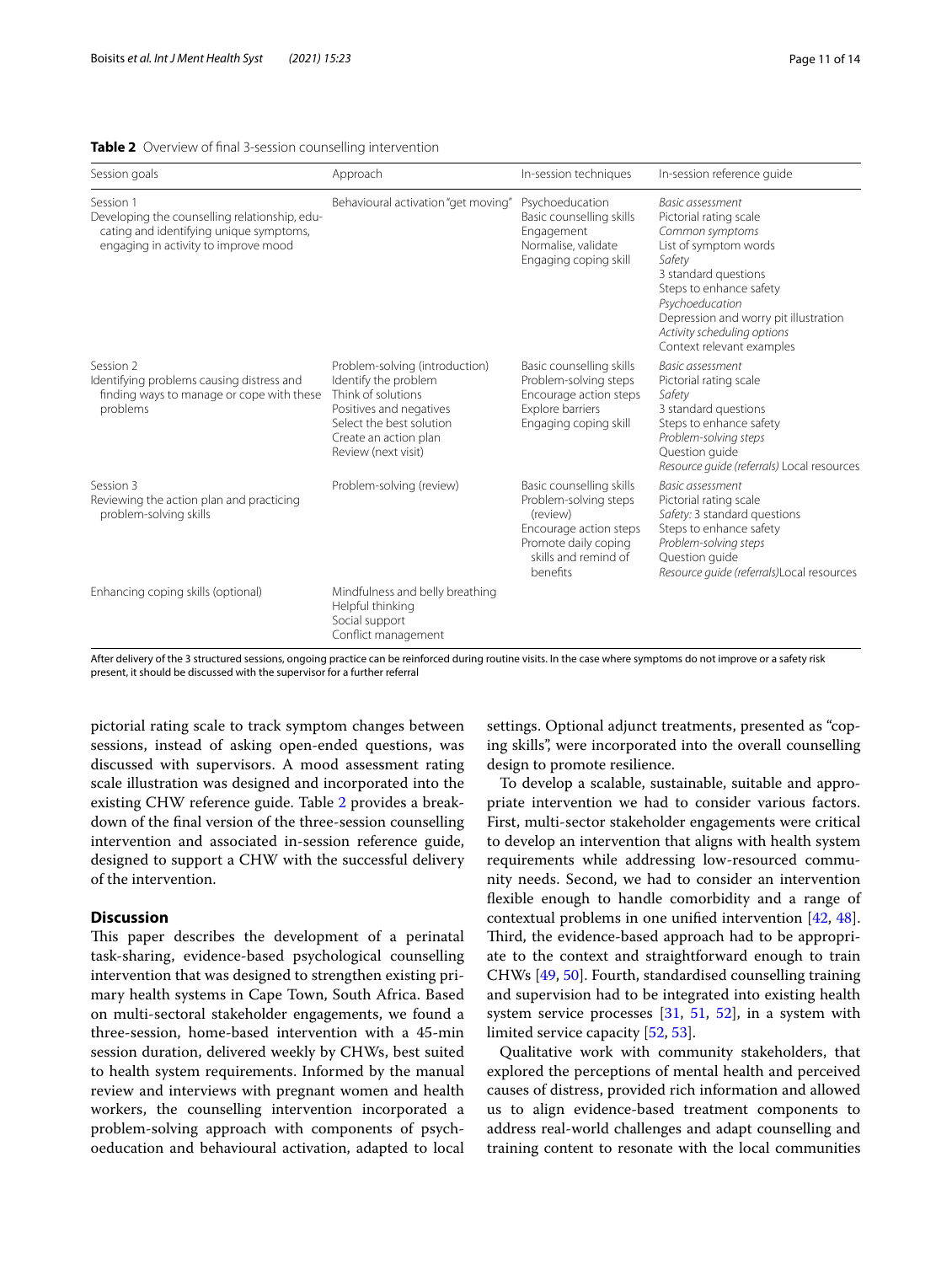through the use of local expressions [\[43,](#page-13-10) [54](#page-13-22)]. Our fndings suggest that social stressors were the major contributors to perinatal depression and anxiety, consistent with other maternal mental health studies in South Africa [\[5](#page-12-3), [6](#page-12-4), [37\]](#page-13-8). This emphasised the need to address life difficulties as part of a psychological intervention [\[55](#page-13-23)] as was done in Zimbabwe in a problem-solving task-sharing intervention study that successfully integrated and treated CMDs, associated with HIV, as part of primary health care [[56](#page-13-24)]. Narratives from perinatal women with symptoms of depression indicated that symptoms were commonly experienced in behavioural terms such as a loss of interest in usual activities or lack of energy. Therefore, we found it suitable to integrate a behavioural activation component—a proven efective approach for tasksharing interventions and the treatment of depression [[40\]](#page-13-25). Whereas a Cape Town perinatal evidence-based intervention study's attempt to incorporate a multifaceted treatment approach (psychoeducation, CBT, BA and PS) to treat depression and address life challenges, had proven too complex and in need of robust training and supervision [\[37](#page-13-8), [48\]](#page-13-16), our intervention was guided by one core therapeutic approach, with standardised training guidelines and scheduled supervision. Informed by fndings from phase one to three of our study, problem solving was selected as the core component [[39](#page-13-26)], with aspects of psychoeducation [\[57](#page-13-27)] and behavioural activation [\[40](#page-13-25), [58\]](#page-13-28) being integrated into the 3-session counselling intervention. Given the short nature of the intervention design and the fact that newly acquired skills require reinforcement, we recommended that recap sessions be integrated into routine home-based visits to extend the counselling process beyond the three-sessions, albeit in a less structured manner.

Feedback from our pilot training suggested that CHWs required more time to reinforce skills. Supervision is therefore central to our intervention to promote fdelity and help CHWs develop skills and confdence over time [[31,](#page-13-2) [59](#page-13-29), [60](#page-13-30)]. While we are aware that structured supervision programmes remain an ongoing challenge, particularly for upscaling [[61\]](#page-13-31), we experienced positive team cohesion between CHWs and WBOT supervisors during our training which suggests that they may be well placed as counselling supervisors.

The need for a national governmental regulatory framework that drives non-specialist health service delivery in South Africa [\[62](#page-13-32)] has been addressed through the introduction of WBOTs. This community health worker programme—introduced in the Western Cape in 2019 draws on prescribed guidelines for training, health service delivery and supervision practices that can be taken to scale. This strategy offers a favourable framework to augment existing maternal mental health care that forms part of community-based, health system processes. Through our counselling intervention that includes structured training and supervision guidelines we hope to empower CHWs and supervisors, already in contact with perinatal women at household level, with additional personal and professional skills that may beneft WBOT functions as a whole [\[49\]](#page-13-17).

This mixed-method study extended maternal mental health services from the facility to the community by collaborating with multiple stakeholders to develop a counselling intervention acceptable to facility- and community-based role-players. These processes may be useful for intervention adaptations in other LMIC settings.

## **Limitations**

The search for manuals was based on a structured review of the literature but was not systematic. Therefore, we may have missed examples of perinatal task sharing counselling manuals from LMIC. The intervention content was developed specifcally for low-resourced settings in South Africa and may require adaptations for use in other LMICs. Our study emphasises the importance of supervision and we found that even though we could recommend selection criteria for CHWs, this option was not possible for supervisors. We found that an aspect that requires further research attention involves suitable training and supervision for supervisors, within health system processes.

## **Conclusions**

A need exists to introduce a simple short-term, evidencebased, task-sharing perinatal psychological intervention to treat mild to moderate symptoms of perinatal depression and anxiety, as part of routine primary health care. The newly introduced National Community Health Worker Programme provides a suitable framework to introduce a brief 3-session psychological intervention, standardised training and supervision practices as part of routine community-based health system processes. Multi-sector stakeholder engagements were conducted to understand health system requirements and adapt counselling content to ensure relevance, acceptability and buy-in from health service providers and users alike. Further implementation and a formal evaluation will form part of a pilot trial in the Cape Town metro.

#### **Acknowledgements**

We would like to thank the Western Cape Department of Health and the associated NPO's for their willingness to partake int his research work and for their dedication to maternal mental health.

#### **Authors' contributions**

CL proposed the study and SB and CL led the study design. SB further participated in the acquisition of data, data analysis, development of the manual-based intervention and drafting and revising of the manuscript. ZA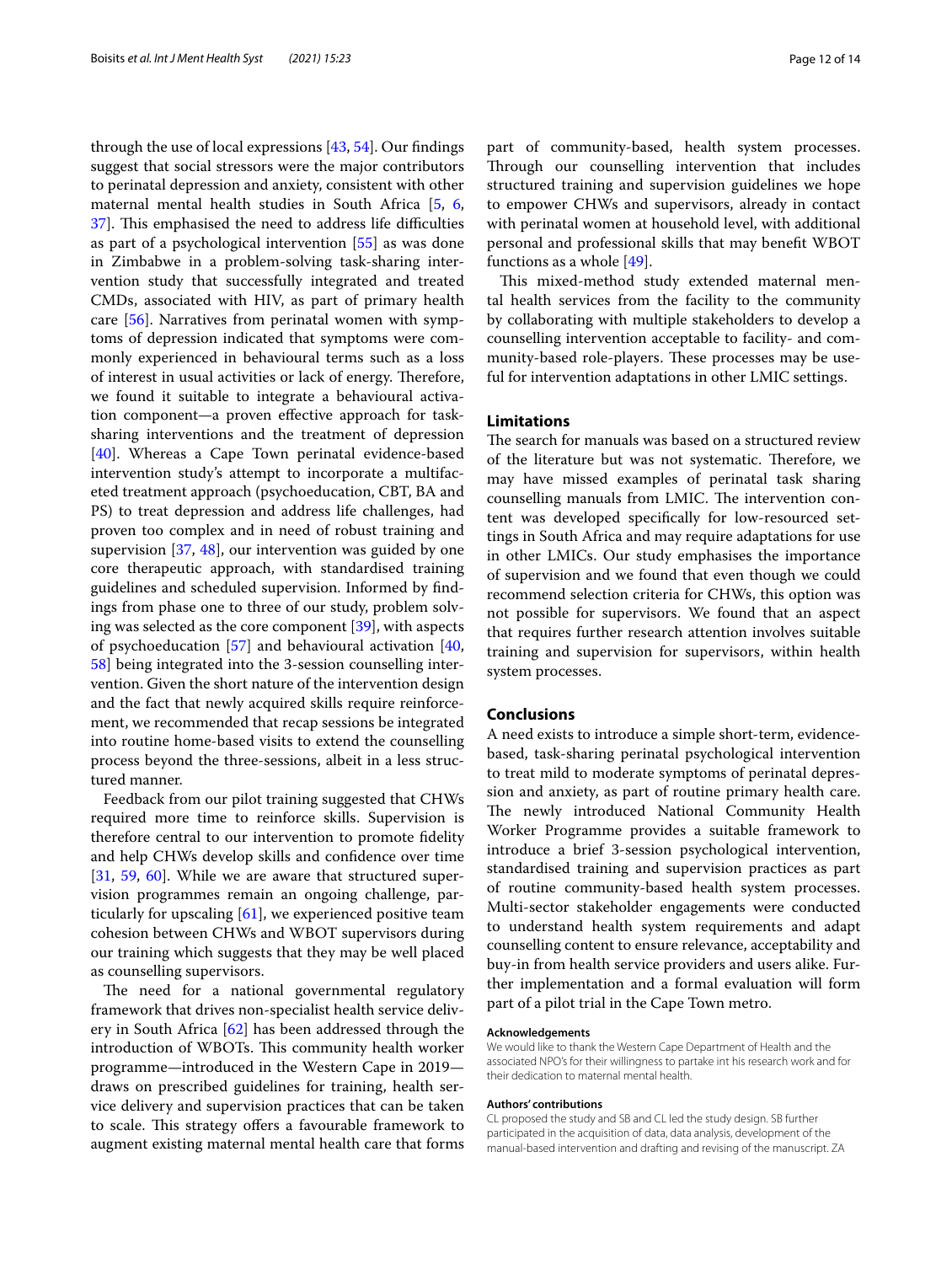#### **Funding**

The ASSET study is funded by the National Institute for Health Research (NIHR) Global Health Research Unit on Health System Strengthening in Sub-Saharan Africa, King's College London (GHRU 16/136/54).

#### **Availability of data and materials**

The University of Cape Town (UCT) processed personal data under the General Data Protection Regulation (GDPR). Consent for the use of personal data was obtained from participants, as detailed above. The data controller for the ASSET project is King's College in London. Questions, comments and requests about data can be sent to the King's College London Data Protection Officer Mr Albert Chan info-compliance@kcl.ac.uk.

#### **Ethics approval and consent to participate**

We obtained ethical approval for the study from the Faculty of Health Sciences Human Research Ethics Committee at the University of Cape Town (Ref No: 139/2018) and the Psychiatry, Nursing and Midwifery Research Ethics Subcommittee at Kings College London (Ref No: 17/18-7807). The Western Cape Department of Health approved the use of the research sites (Ref No: WC\_201807\_008). We provided all participants with a detailed information sheet about the study and consent form. They were informed that they have the option to withdraw from the study at any time without consequence. Only those who signed the consent participated in the study.

#### **Consent for publication**

Not applicable.

#### **Competing interests**

We declare that there are no conflicts of interest.

#### **Author details**

<sup>1</sup> Alan J Flisher Centre for Public Mental Health, Department of Psychiatry and Mental Health, University of Cape Town, 46 Sawkins Road, Rondebosch, Cape Town 7700, South Africa. <sup>2</sup> Perinatal Mental Health Project, Alan J Flisher Centre for Public Mental Health, Department of Psychiatry and Mental Health, University of Cape Town, 46 Sawkins Road, Rondebosch, Cape Town 7700, South Africa. 3 Department of Psychology, University of Cape Town, Rondebosch, Cape Town 7701, South Africa. <sup>4</sup> King's Global Health Institute, Centre for Global Mental Health, Health Service and Population Research Department, Institute of Psychiatry, Psychology and Neuroscience, King's College London, De Crisping Park, London SE5 8AF, UK.

# Received: 9 November 2020 Accepted: 16 February 2021

#### **References**

- <span id="page-12-0"></span>1. Dennis CL, Falah-Hassani K, Shiri R. Prevalence of antenatal and postnatal anxiety: Systematic review and meta-analysis. Br J Psychiatry. 2017;210(5):315–23.
- <span id="page-12-5"></span>2. Fisher J, de Mello MC, Patel V, Rahman A, Tran T, Holton S, et al. Prevalence and determinants of common perinatal mental disorders in women in low-and lower-middle-income countries: a systematic review. Bull World Health Organ. 2012;90(2):139–49.
- <span id="page-12-2"></span>3. Gelaye B, Rondon MB, Araya R, Williams MA. Epidemiology of maternal depression, risk factors, and child outcomes in low-income and middleincome countries. Lancet Psychiatry. 2016;3(10):973–82. [https://doi.org/](https://doi.org/10.1016/S2215-0366(16)30284-X) [10.1016/S2215-0366\(16\)30284-X](https://doi.org/10.1016/S2215-0366(16)30284-X).
- <span id="page-12-1"></span>4. Woody CA, Ferrari AJ, Siskind DJ, Whiteford HA, Harris MG. A systematic review and meta-regression of the prevalence and incidence of perinatal depression. J Afect Disord. 2017;219:86–92. [https://doi.org/10.1016/j.jad.](https://doi.org/10.1016/j.jad.2017.05.003) [2017.05.003](https://doi.org/10.1016/j.jad.2017.05.003).
- <span id="page-12-3"></span>5. Hartley M, Tomlinson M, Greco E, Comulada WS, Stewart J, le Roux I, et al. Depressed mood in pregnancy: prevalence and correlates in two Cape Town peri-urban settlements. Reprod Health. 2011;8:9.
- <span id="page-12-6"></span><span id="page-12-4"></span>Womens Ment Health. 2017;20(6):765–75. 7. Biaggi A, Conroy S, Pawlby S, Pariante CM. Identifying the women at risk of antenatal anxiety and depression: a systematic review. J Afect Disord. 2016;191:62–77. [https://doi.org/10.1016/j.jad.2015.11.014.](https://doi.org/10.1016/j.jad.2015.11.014)
- <span id="page-12-7"></span>8. Robertson E, Grace S, Wallington T, Stewart DE. Antenatal risk factors for postpartum depression: a synthesis of recent literature. Gen Hosp Psychiatry. 2004;26(4):289–95.
- <span id="page-12-8"></span>9. Cooper PJ, Tomlinson M, Swartz L, Woolgar M, Murray L, Molteno C. Postpartum depression and the mother-infant relationship in a South African peri-urban settlement. Br J Psychiatry. 1999;175(6):554–8. [https://www.](https://www.cambridge.org/core/product/identifier/S0007125000263320/type/journal_article) [cambridge.org/core/product/identifer/S0007125000263320/type/journ](https://www.cambridge.org/core/product/identifier/S0007125000263320/type/journal_article) [al\\_article](https://www.cambridge.org/core/product/identifier/S0007125000263320/type/journal_article)
- 10. Howard LM, Oram S, Galley H, Trevillion K, Feder G. Domestic violence and perinatal mental disorders: a systematic review and meta-analysis. PLoS Med. 2013;10:5.
- <span id="page-12-9"></span>11. Moore T, Pytlarz J. Untreated psychiatric disorder in pregnancy: Weighing the risks. Ment Heal Clin. 2013;3(2):83–7.
- <span id="page-12-10"></span>12. Baron EC, Hanlon C, Mall S, Honikman S, Breuer E, Kathree T, et al. Maternal mental health in primary care in fve low- and middle-income countries: a situational analysis. BMC Health Serv Res. 2016;16:1. [https://](https://doi.org/10.1186/s12913-016-1291-z) [doi.org/10.1186/s12913-016-1291-z.](https://doi.org/10.1186/s12913-016-1291-z)
- <span id="page-12-11"></span>13. Davies T, Lund C. Integrating mental health care into primary care systems in low- and middle-income countries: lessons from PRIME and AFFIRM. Glob Ment Heal. 2017;4:e7. [https://www.cambridge.org/core/](https://www.cambridge.org/core/product/identifier/S2054425117000036/type/journal_article) [product/identifer/S2054425117000036/type/journal\\_article](https://www.cambridge.org/core/product/identifier/S2054425117000036/type/journal_article).
- <span id="page-12-12"></span>14. Kakuma R, Minas H, Van Ginneken N, Dal Poz MR, Desiraju K, Morris JE, et al. Human resources for mental health care: current situation and strategies for action. Lancet. 2011;378(9803):1654–63.
- <span id="page-12-21"></span>15. Clarke K, King M, Prost A. Psychosocial interventions for perinatal common mental disorders delivered by providers who are not mental health specialists in low- and middle-income countries: a systematic review and meta-analysis. PLoS Med. 2013;10:10.
- 16. Jack H, Wagner GRG, Petersen I, Thom R, Newton RCR, Stein A, et al. Closing the mental health treatment gap in South Africa: a review of costs and cost-efectiveness. Glob Health Action. 2014;7(1):1–11.
- <span id="page-12-13"></span>17. Report Of The Who-Unfpa Meeting Held In Geneva S. Maternal mental health and child health and development in low and middle income countries. World Health. 2008.
- <span id="page-12-14"></span>18. Redinger S, Norris SA, Pearson RM, Richter L, Rochat T. First trimester antenatal depression and anxiety: prevalence and associated factors in an urban population in Soweto, South Africa. J Dev Orig Health Dis. 2018;9(1):30–40.
- <span id="page-12-22"></span>19. Honikman S, van Heyningen T, Field S, Baron E, Tomlinson M. Stepped care for maternal mental health: a case study of the perinatal mental health project in South Africa. PLoS Med. 2012;9:5.
- 20. Lund C, Tomlinson M, Patel V. Integration of mental health into primary care in low-and middle-income countries: The PRIME mental healthcare plans. Br J Psychiatry. 2016;208:s1-3.
- <span id="page-12-15"></span>21. Meintjies 2015—MMH inteventions, what can work.
- <span id="page-12-16"></span>22. Myers B, Petersen-Williams P, Van Der Westhuizen C, Lund C, Lombard C, Joska JA, et al. Community health worker-delivered counselling for common mental disorders among chronic disease patients in South Africa: a feasibility study. BMJ Open. 2019;9(1):1–8.
- <span id="page-12-17"></span>23. Nxumalo N, Goudge J, Thomas L. Health Worker Programmes Programmes. 2013;97:16.
- <span id="page-12-18"></span>24. McKenna A, Abrahams Z, Marsay C, Honikman S. Screening for common perinatal mental disorders in South Africa. 2017, pp. 1–42. [www.pmhp.za.](http://www.pmhp.za.org) [org.](http://www.pmhp.za.org)
- 25. Abrahams Z, Schneider M, Field S, Honikman S. Validation of a brief mental health screening tool for pregnant women in a low socio-economic setting. BMC Psychol. 2019;7(1):1–11.
- 26. van Heyningen T, Myer L, Tomlinson M, Field S, Honikman S. The development of an ultra-short, maternal mental health screening tool in South Africa. Glob Ment Heal. 2019;6:8.
- <span id="page-12-19"></span>27. Stein DJ. A new mental health policy for South Africa. South African Med J. 2014;104(2):115–6.
- <span id="page-12-20"></span>28. Pillay Y, Barron P. The implementation of PHC re-engineering in South Africa. Public Heal Assoc South Africa. 2011;12:1–6.